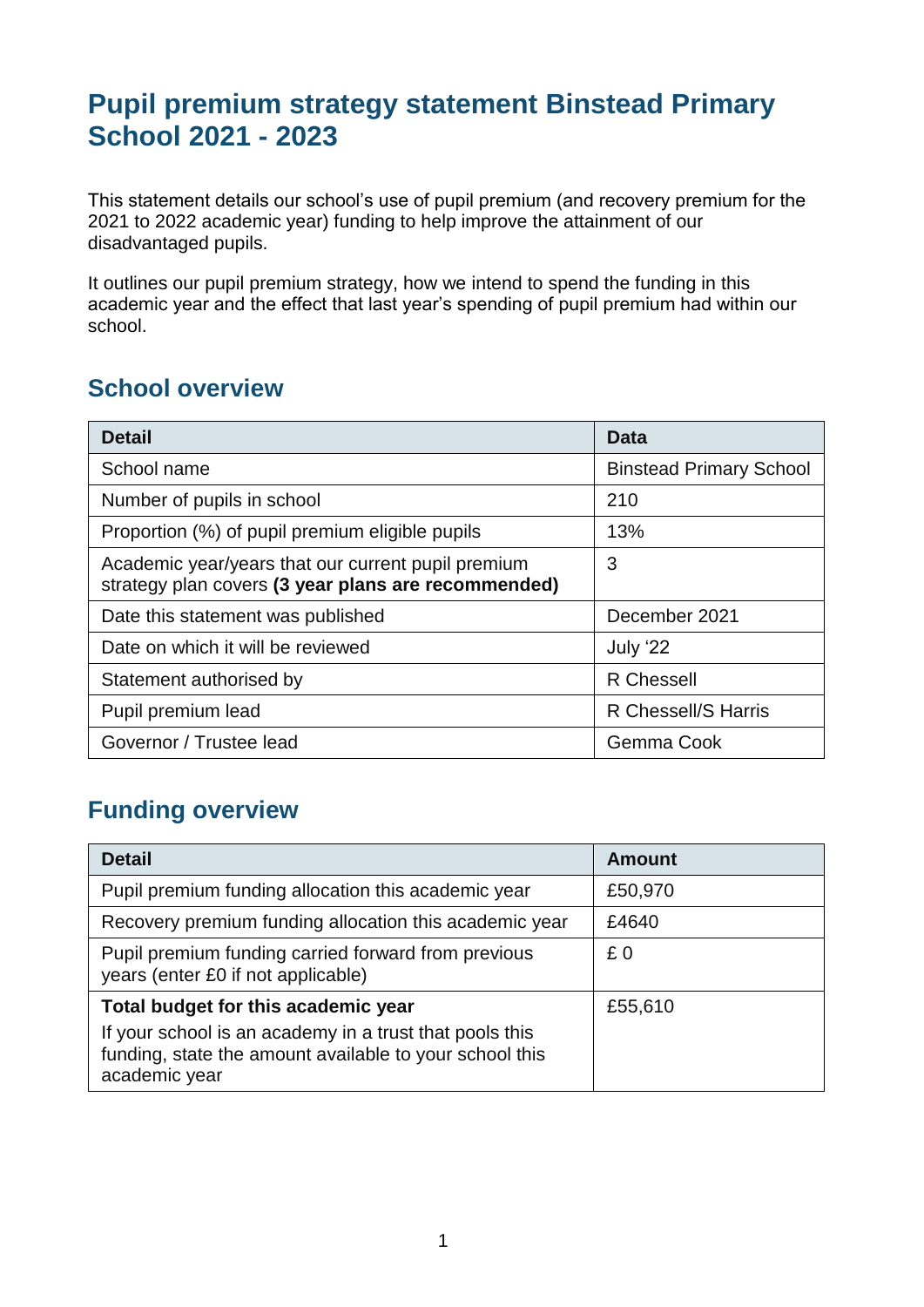# **Part A: Pupil premium strategy plan**

## **Statement of intent**

Children at Binstead Primary will all have the opportunity to thrive both emotionally and educationally. We will ensure that the money the school receives to support children who access the Pupil Premium will be used to close both the educational, social and emotional gaps in the children's learning.

We know that to support our disadvantaged pupils, not all children will need the same support in the same way, and it is our duty to ensure that the children's needs are identified in a timely manner and support given where possible.

#### **Our building blocks for tackling educational disadvantage;**

#### **Whole-school ethos of attainment for all**

There is a culture of high expectations for all.

There is a belief that all disadvantaged pupils are capable of overcoming their personal barriers to succeed.

Disadvantaged pupils and their families are held in high regard

Leaders, teachers and other adults understand their role within the school's strategy

#### **Addressing behaviour and attendance**

A strong emphasis is placed on developing positive behaviours for learning.

The school responds rapidly to ensure behaviour management strategies are effective for pupils that need support.

Attendance is monitored. Strategies, where applicable, are implemented to improve absence or lateness to maximise opportunities for learning in school.

Persistent absence is rigorously challenged and proactive strategies to positively engage families are pursued.

#### **High quality teaching for all**

The school places a strong emphasis on ensuring all disadvantaged pupils receive high quality teaching; responsive on- going formative assessment is essential to ensure disadvantaged pupils make strong progress**.** 

Teachers are committed to successfully engage with the disadvantaged pupils who are less successful learners.

Professional development is focused on securing strong subject knowledge, questioning, feedback, metacognition and self-regulation.

Interventions are additional to the entitlement to high quality teaching; class teachers retain accountability for pupil achievement.

#### **Meeting individual learning needs**

There is a strong understanding of the barriers to learning and how these barriers present in school.

Personalised profiles are used to ensure barriers are overcome so that disadvantaged pupils can benefit from enrichment, emotional well -being support and interventions that enable them to succeed in their learning across a wide range of subjects.

Learning gaps and misconceptions are identified and addressed so that pupils can secure learning domains that will enable them to catch up to meet age related expectations or increasingly work at greater depth.

Transition processes for disadvantaged pupils are carefully planned and implemented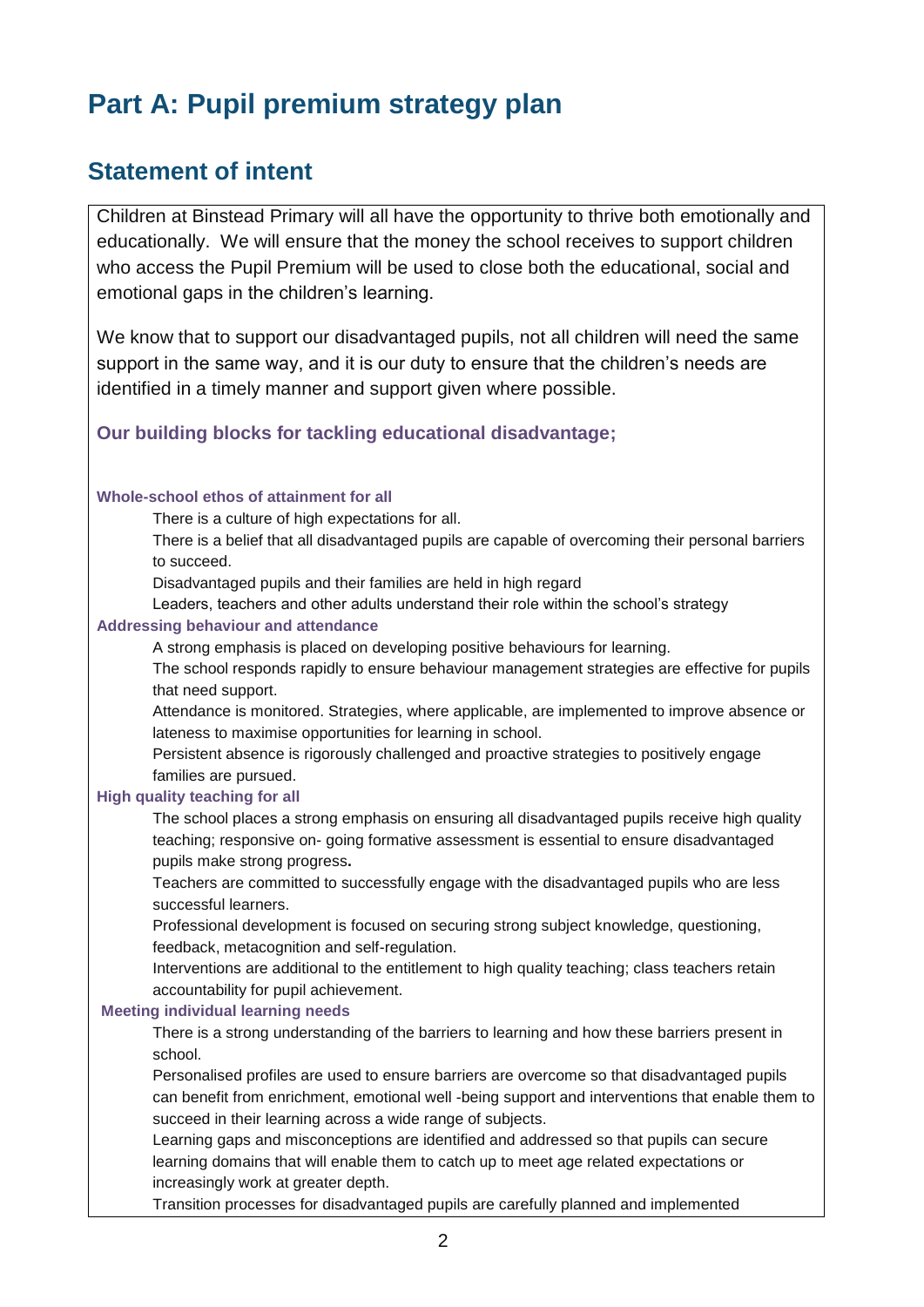| <b>Data-driven</b>                                                                                                                                                                                                |
|-------------------------------------------------------------------------------------------------------------------------------------------------------------------------------------------------------------------|
| The progress of disadvantaged pupils is discussed at all pupil progress meetings and at key<br>assessment milestones. Actions are identified, implemented and regularly reviewed within each<br>assessment phase. |
| Accelerated progress must lead to higher attainment within an academic year and key stages.                                                                                                                       |
| <b>Clear, responsive leadership</b>                                                                                                                                                                               |
| The Pupil Premium Lead for the school, and the Governor responsible for Pupil Premium meet<br>regularly to review the Action Plan.                                                                                |
| Self-evaluation is rigorous and honest.                                                                                                                                                                           |
| The effectiveness of the strategy is reviewed termly and is based on internal analysis, research<br>and best practice.                                                                                            |
| Leaders apply robust quality assurance processes and clear success criteria.                                                                                                                                      |
| <b>Deploying staff effectively</b>                                                                                                                                                                                |
| Both teachers and support staff are deployed flexibly in response to the changing learning needs<br>of disadvantaged pupils.                                                                                      |
| Resources are targeted at pupils at risk of underachievement in terms of low and high<br>attainment.                                                                                                              |
|                                                                                                                                                                                                                   |

# **Challenges**

This details the key challenges to achievement that we have identified among our disadvantaged pupils.

| <b>Challenge</b><br>number | <b>Detail of challenge</b>                                                                                                     |
|----------------------------|--------------------------------------------------------------------------------------------------------------------------------|
| 1                          | Difficulties for some children in processing information in whole<br>class teaching.                                           |
| 2                          | Catch up and closing gaps in learning, particularly for those<br>children who did not attend school during lockdown.           |
| 3                          | In some classes no additional adults to support in the class.                                                                  |
| 4                          | Facilitating flexible teaching opportunities to enable QFT in all<br>classrooms.                                               |
| 5                          | Large group sizes in EYFS – additional TA support enabling early<br>intervention and speech and language support where needed. |
| 6                          | Emotional/Friendship challenges including resilience.                                                                          |
| $\overline{7}$             | Ensuring attendance is good for all children.                                                                                  |
| 8                          | Financial barriers to being able to take part in enrichment activities.                                                        |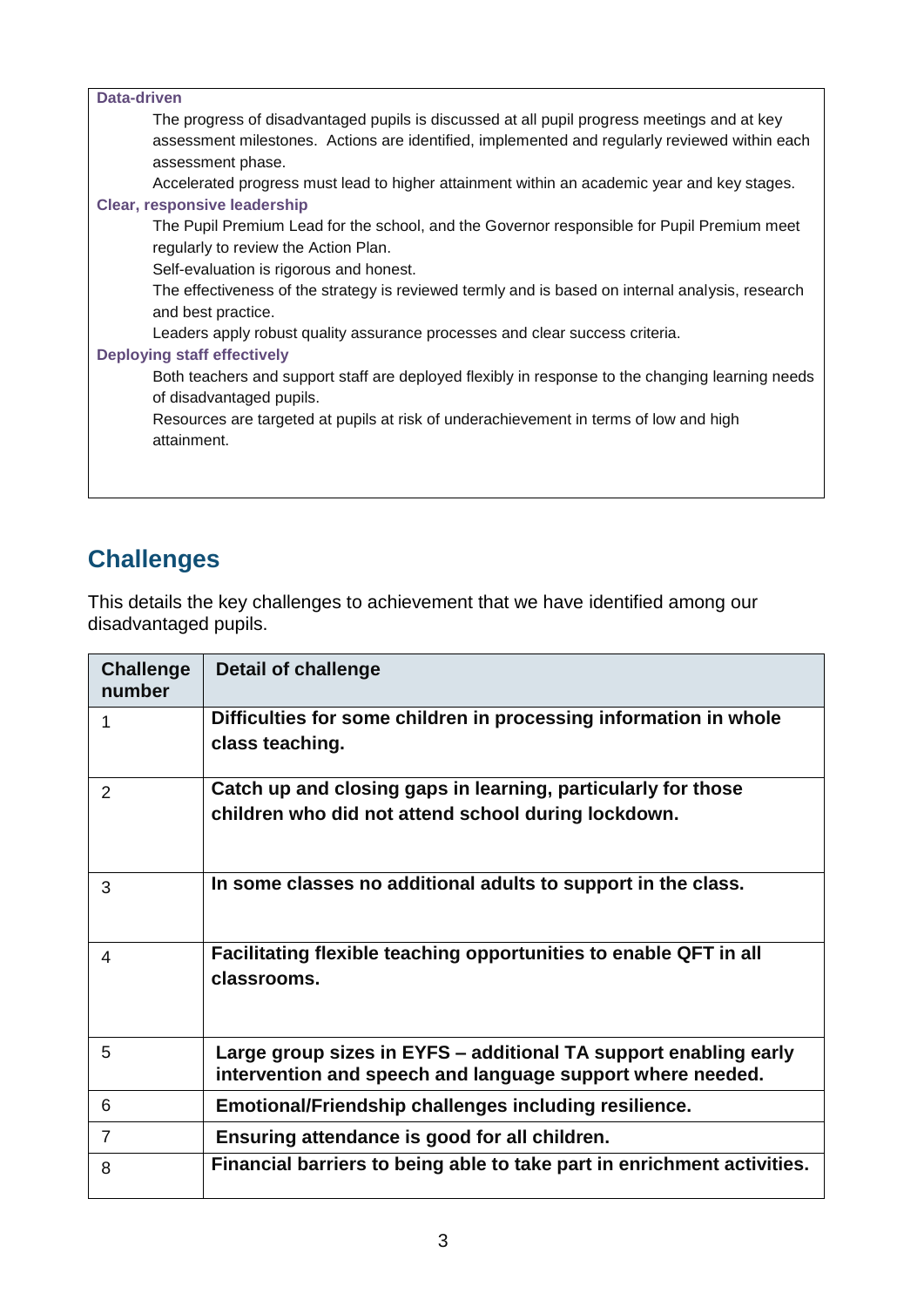# **Intended outcomes**

This explains the outcomes we are aiming for **by the end of our current strategy plan**, and how we will measure whether they have been achieved.

|    | <b>Intended outcome</b>                                                                                                                                                  | <b>Success criteria</b>                                                                                                                                                                                                                                                                                                                                                  |  |
|----|--------------------------------------------------------------------------------------------------------------------------------------------------------------------------|--------------------------------------------------------------------------------------------------------------------------------------------------------------------------------------------------------------------------------------------------------------------------------------------------------------------------------------------------------------------------|--|
| 1) | Additional adult support in class to<br>facilitate smaller groups sizes, flexible<br>teaching and targeted intervention where<br>needed.                                 | All children will benefit from adult support<br>when needed.<br>Interventions will be able to offer targeted<br>support for children.<br>Children will show progress towards closing<br>academic gaps as a result of the pandemic.<br>Milestone Data will show progress across all<br>year groups benefiting from additional<br>staff/interventions.                     |  |
| 2) | Milestone data for all children will show<br>accelerated progress towards 'catching<br>up' with evidence of gaps closing in<br>learning.                                 | Children will show progress towards closing<br>academic gaps as a result of the pandemic.<br>Milestone Data will show progress across all<br>year groups benefiting from additional<br>staff/interventions.                                                                                                                                                              |  |
|    | 3) ELSA support and Play Therapy will be<br>provided for children who require further<br>support with their emotional wellbeing.                                         | Start and end reports will show progress<br>against individual targets and intentions for<br>children.<br>Children's emotional resilience will be<br>supported and will show in reduced conflict<br>both in the classroom and on the<br>playground.<br>Parents will report an improvement in<br>children's emotional wellbeing when<br>compared with before the support. |  |
|    | 4) Attendance will remain above National<br>figures and in line with our school set<br>targets<br>Children will be supported to access Early<br>Birds where appropriate. | Children and families will have targeted<br>support where appropriate and required to<br>support and improve attendance.<br>Early Help will support families in need of<br>further help.<br>Attendance meetings (SAM meetings) will<br>reduce as attendance improves.<br>Attendance figures will show an<br>improvement over the year at milestones.                     |  |
| 5) | Children will have access to all areas of<br>school life without disadvantage                                                                                            | All children will have the opportunity to<br>access clubs, enrichment activities and<br>residential trips.<br>Financial support will be provided for<br>children where appropriate and needed.<br>No child will miss out on opportunities due to<br>financial reasons.<br>All children will benefit from accessing<br>enrichment opportunities to offer a broad and      |  |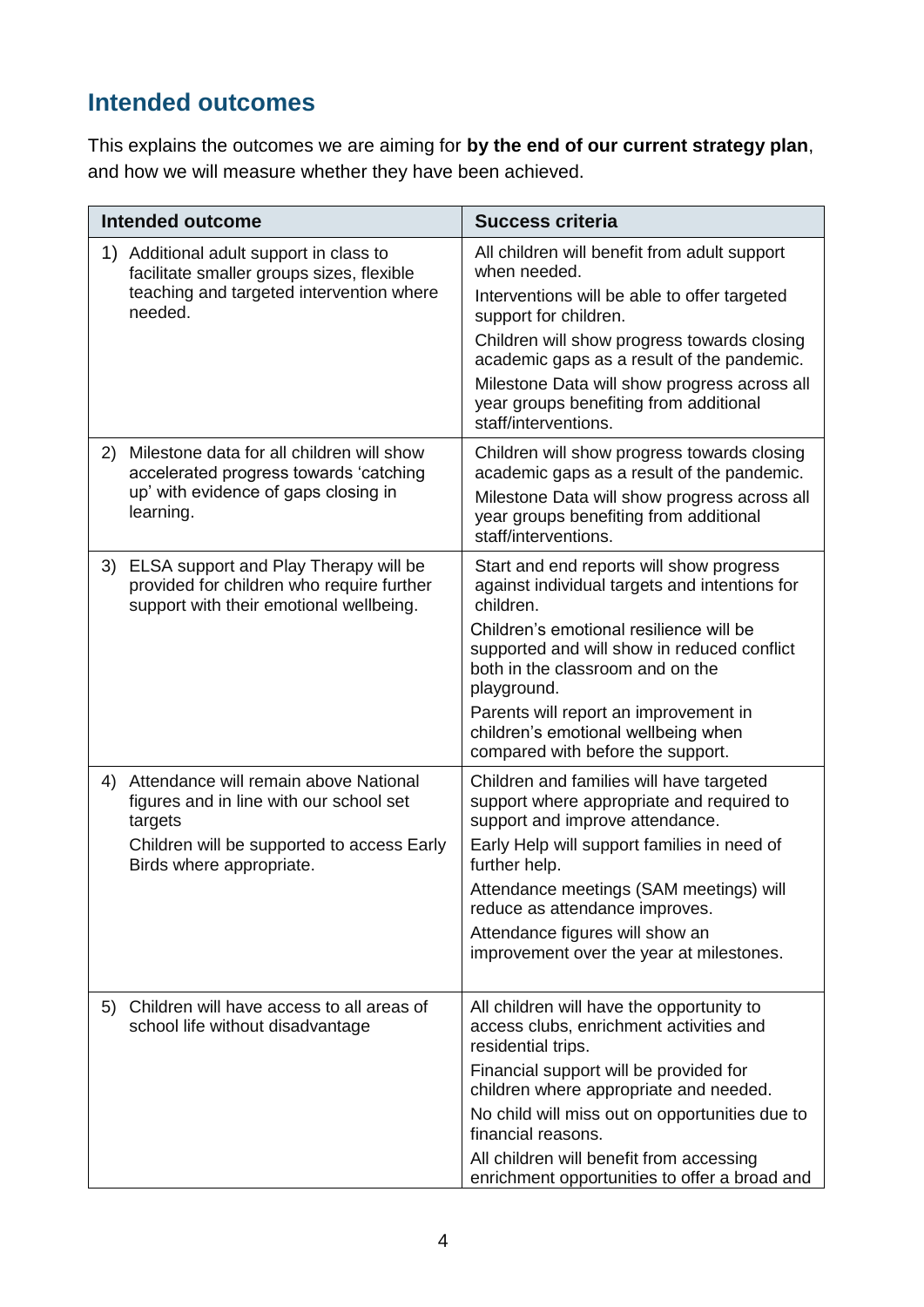|                                        | balanced curriculum and enrich their lives<br>further.                                                                                                                              |
|----------------------------------------|-------------------------------------------------------------------------------------------------------------------------------------------------------------------------------------|
| <b>Commission Forest Schools</b><br>6) | Children will have opportunities outside of<br>the classroom to develop socially,<br>emotionally, and improve their resilience in a<br>controlled environment with calculated risk. |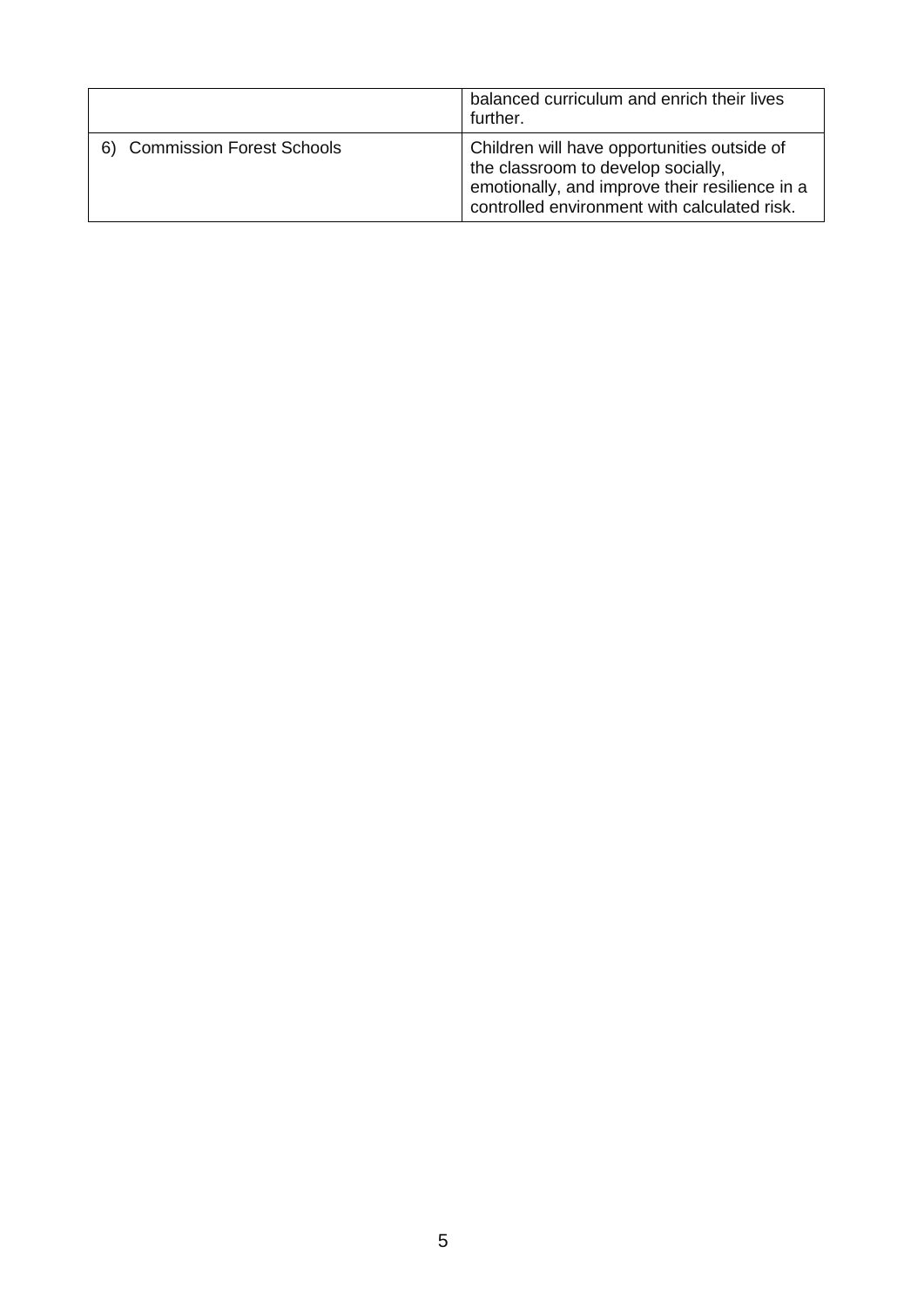# **Activity in this academic year**

This details how we intend to spend our pupil premium (and recovery premium funding) **this academic year** to address the challenges listed above.

## **Teaching (for example, CPD, recruitment and retention)**

Budgeted cost: £ *35000*

| <b>Activity</b>                                                             | <b>Evidence that supports this</b><br>approach                                                                                           | <b>Challenge</b><br>number(s)<br>addressed |
|-----------------------------------------------------------------------------|------------------------------------------------------------------------------------------------------------------------------------------|--------------------------------------------|
| <b>Additional Teaching</b><br>Assistants to support<br>smaller group sizes. | Interventions are able to go ahead with<br>an additional adult in the classroom<br>(aside from the class teacher) to<br>facilitate this. | 1, 2, 3, 4, 5                              |
| <b>Accelerated Reader</b><br>Training                                       | All staff will be able to use Accelerated<br>reader to support the most effective<br>outcomes possible.                                  | 1,2,3,4,5                                  |

### **Targeted academic support (for example, tutoring, one-to-one support structured interventions)**

Budgeted cost: £ 8970

| <b>Activity</b>           | <b>Evidence that supports this</b><br>approach                                                                                         | <b>Challenge</b><br>number(s)<br>addressed |
|---------------------------|----------------------------------------------------------------------------------------------------------------------------------------|--------------------------------------------|
| <b>Accelerated Reader</b> | Support with children's engagement<br>and reading skills, including<br>comprehension.<br>Evidence of accelerated improvement<br>clear. | 1, 2, 3, 4, 5                              |
| 1:3 tutoring from NTP     | Small group tutoring to target those<br>most in need of catch up. 1:3 groups<br>face to face where possible targeting<br>Maths.        | 1, 2, 3, 4, 5                              |

# **Wider strategies (for example, related to attendance, behaviour, wellbeing)**

Budgeted cost: £ *7000* 

| <b>Activity</b> | Evidence that supports this<br>approach | <b>Challenge</b><br>number(s) |
|-----------------|-----------------------------------------|-------------------------------|
|                 |                                         | addressed                     |